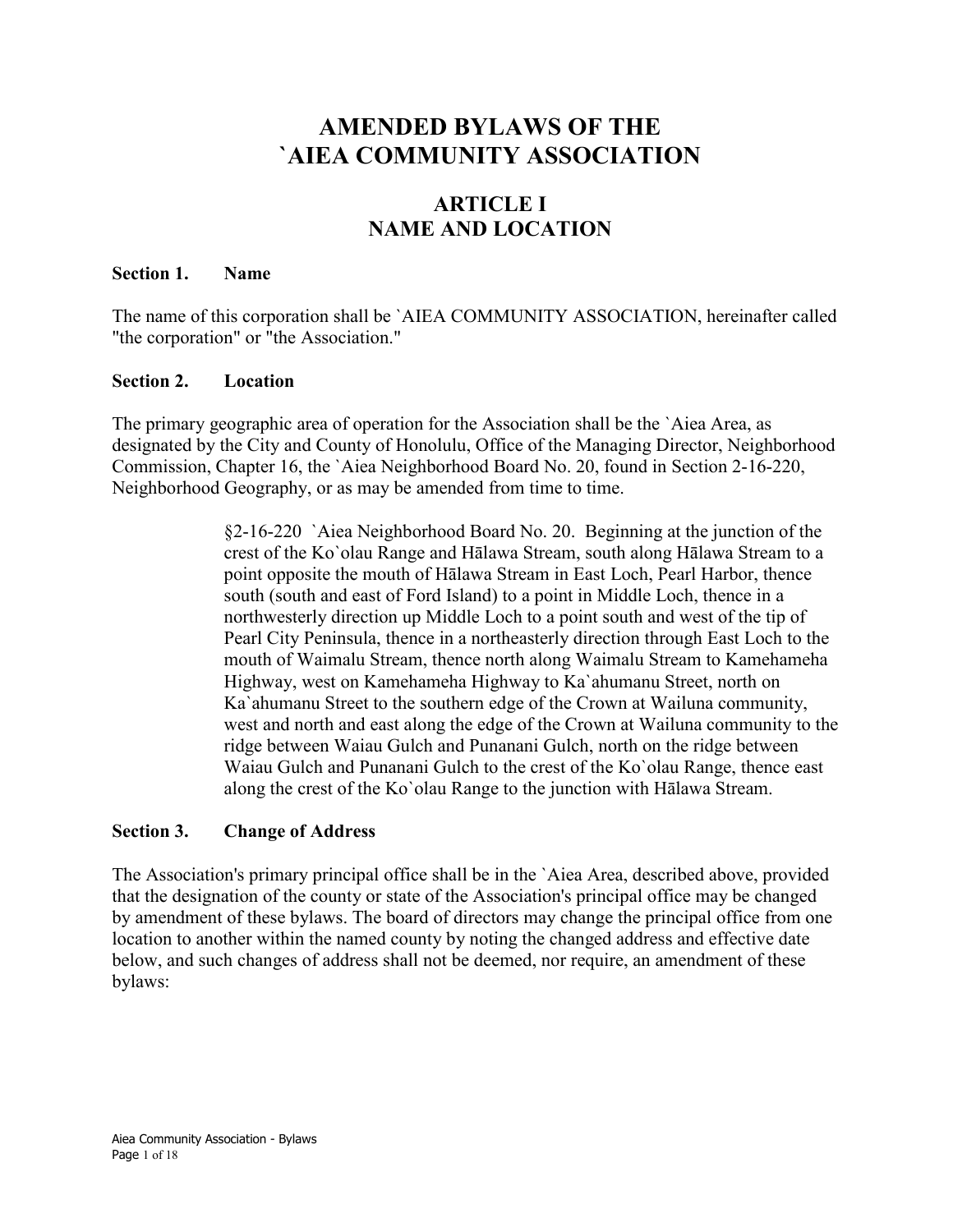#### **Section 4. Other Offices**

The Association may also have offices at such other places, within or without its state of incorporation, where it is qualified to do business, as its business and activities may require, and as the board of directors may, from time to time, designate.

# **ARTICLE II NONPROFIT PURPOSES**

#### **Section 1. IRC Section 501(c)(3) Purposes**

The Association is organized exclusively for charitable and educational purposes within the meaning of section  $501(c)(3)$  of the Internal Revenue Code of 1954, as amended.

#### **Section 2. Specific Objectives and Purposes**

The more specific objectives and purposes of this Association shall include, but not be limited to, within the proscriptions of section 501(c)(3) of the Internal Revenue Code of 1954, as amended:

a. To promote the common interests and the general welfare of the residents, business, and visitors of Aiea;

b. To engage in community development activities (which may include housing and economic development activities) which are intended to lead to an improvement of the physical, economic or social environment of its geographic area of operation by addressing one or more of the critical problems of the area with attention to the needs of persons with low income. These activities shall be undertaken primarily, but not exclusively, in the Corporation's geographic area of operation, as more particularly described above in Article I, Section 2.

## **ARTICLE III MEMBERSHIP**

#### **Section 1. Eligibility**

Any person or organization residing in the state of Hawai'i, concerned about the general welfare of Aiea is eligible for membership.

#### **Section 2. Regular Membership Dues**

Membership dues shall be determined by the Executive Board and shall be payable in advance to the Treasurer on the first day of January of each year. New members joining the Association after June 30 shall pay one-half the annual dues for the remainder of the year. Non-profit organizations shall be exempt from payment of dues.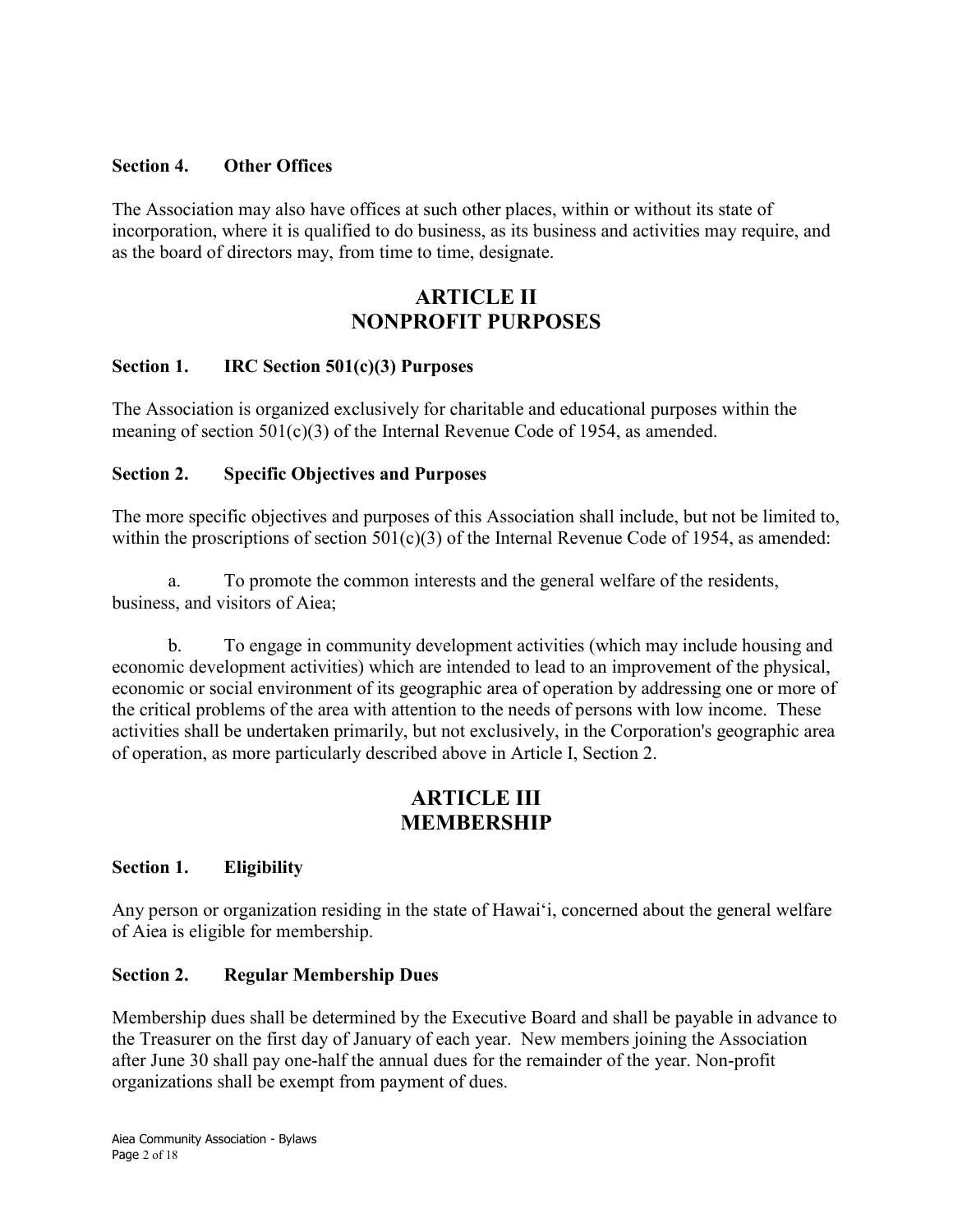### **Section 3. Good Standing**

Members who have paid the required dues, fees and assessments in accordance with these Bylaws and who are not otherwise suspended shall be Members in good standing. All members in good standing shall be entitled to one vote at all regular or special meetings, as set forth in these Bylaws on the election of directors, on the disposition of all or substantially all of the assets of the Association, on any merger and its principal terms and any amendment of those terms, on any election to dissolve the Association, and as otherwise appropriately submitted to a vote of the Members by the Board.

## **Section 4. Termination and Suspension of Membership**

4.1 Resignation. A Member may voluntarily resign by providing 30 days written notice to the Association, provided that resignation of a Member shall not operate to relieve such Member of the obligation to pay dues or other charges due to the Association, unless the Board votes to relieve such Member by a two-thirds (2/3rds) vote.

4.2 Basis for Expulsion or Suspension. A Member may be subject to expulsion or suspension of their membership because of:

4.2.1 expiration of the period of membership, unless the membership is renewed on the renewal terms fixed by the Board;

4.2.2. failure of a Member to pay dues, fees or assessments as set by the Board within 6 months after they become due and payable; or

4.2.3 occurrence of any event that renders a Member ineligible for membership, or failure to satisfy membership qualifications.

4.3 Suspension. A Member may be suspended under Section 4.4 of the Bylaws, based on the good faith determination by the Board, or a committee authorized by the Board to make such a determination, that the Member has failed in a material and serious degree to observe the Association's rules of conduct, or has engaged in conduct which is materially prejudicial to the purposes and interest of the Association. The Board, or the authorized committee, shall determine conditions for the suspension, including but not limited to, the length of the suspension and conditions precedent, if any, to reinstatement of such suspended Member's membership. A person whose membership is suspended shall not be a Member in good standing during the period of suspension.

4.4 Procedure for Expulsion or Suspension. If grounds appear to exist for expulsion or suspension of a Member under Sections 4.2 or 4.3 of these Bylaws, the procedure set forth below shall be followed:

4.4.1 The Member shall be given 15 days' prior notice of the proposed expulsion or suspension and the reasons for the proposed expulsion or suspension. Notice shall be given by any method reasonably calculated to provide actual notice. Any notice given by mail shall be sent by first-class or registered mail to the Member's last known address as shown on the Association's records.

4.4.2. The Member shall be given an opportunity to be heard, either orally or in writing, at least five days before the effective date of the proposed expulsion or suspension. The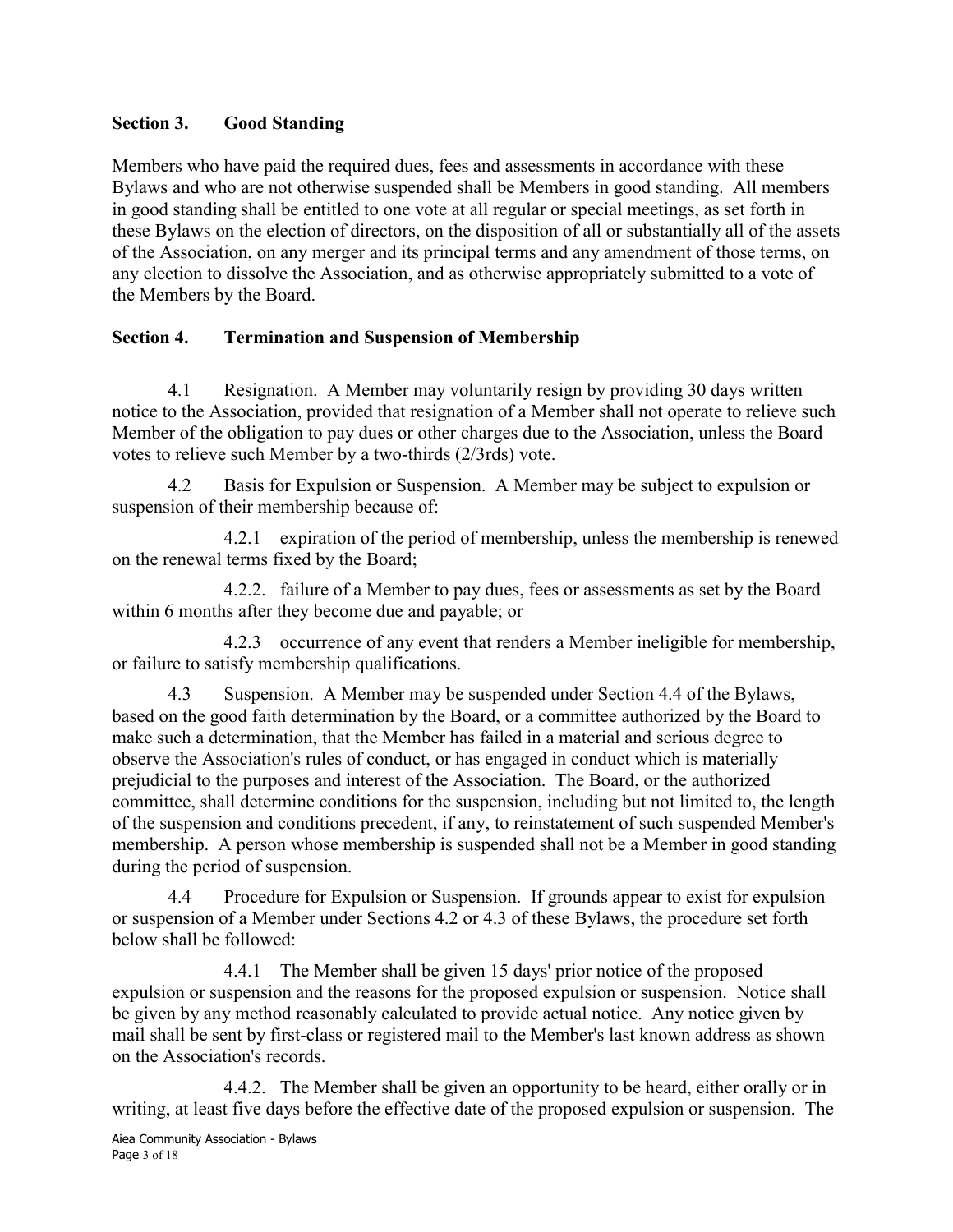hearing shall be held, or the written statement considered, by the Board or by a committee authorized by the Board to determine whether the expulsion or suspension should take place.

4.4.3 The Board or committee shall recommend whether or not the Member should be expelled, suspended, or sanctioned. The Board shall approve or disapprove the recommended expulsion, suspension or sanction by a two-thirds (2/3rds) vote;

4.4.5 A former, suspended or sanctioned Member may submit a written request for reinstatement within one year of the expulsion, suspension or sanction to the Secretary of the Association. The Board may reinstate such a Member upon a two-thirds (2/3rds) vote upon such terms and conditions as the Board may determine.

4.4.6 Any action challenging an expulsion, suspension, sanction, or termination of membership, including a claim alleging defective notice, must be commenced within one year after the date of the expulsion, suspension, sanction, or termination.

# **ARTICLE IV GOVERNANCE OF THE ASSOCIATION**

**Section 1. The Executive Board.** The government of the Association shall be vested in the Executive Board, which shall administer the provisions of these Bylaws, determine Association policies and changes thereto, and act on all financial matters.

A. The Executive Board. The Executive Board shall consist of the President, Vice President, Treasurer, Secretary and eight (8) Directors elected by the general membership. In the event, through resignation or otherwise, the total number of the Executive Board becomes less than the designated twelve, the remaining Board Members, even if not constituting a majority or quorum, immediately become an ad hoc nominating committee, and shall within thirty (30) days elect by majority vote of the remaining Directors/Officers to bring the total number back to at least eleven. During the time that the Board has less than eleven members the only business it may conduct is that related to functioning as the ad hoc nominating committee, voting on new Directors, or dissolving the Association as specified in Article IX.

B. Officers and Directors. All Officers and Directors must be members in good standing of the Association. All Officers shall be elected for a term of one (1) year and shall assume office January 1 and serve through December 31 of each year. All directors shall be elected for a staggered term of two (2) years and shall assume office January 1 and serve through December 31 bi-annually.

C. Elections. Members of the Executive Board of this Association are to be nominated and approved by either the general membership or by the Executive Board.

a. Nominating Committee. A Nominating Committee shall be appointed by the President with the approval of the Executive Board at least thirty (30) days before the Annual Meeting. This Committee shall prepare nominations for Officers and Directors of the Association prior to the Annual Meeting. Additional nominations may be made from the floor.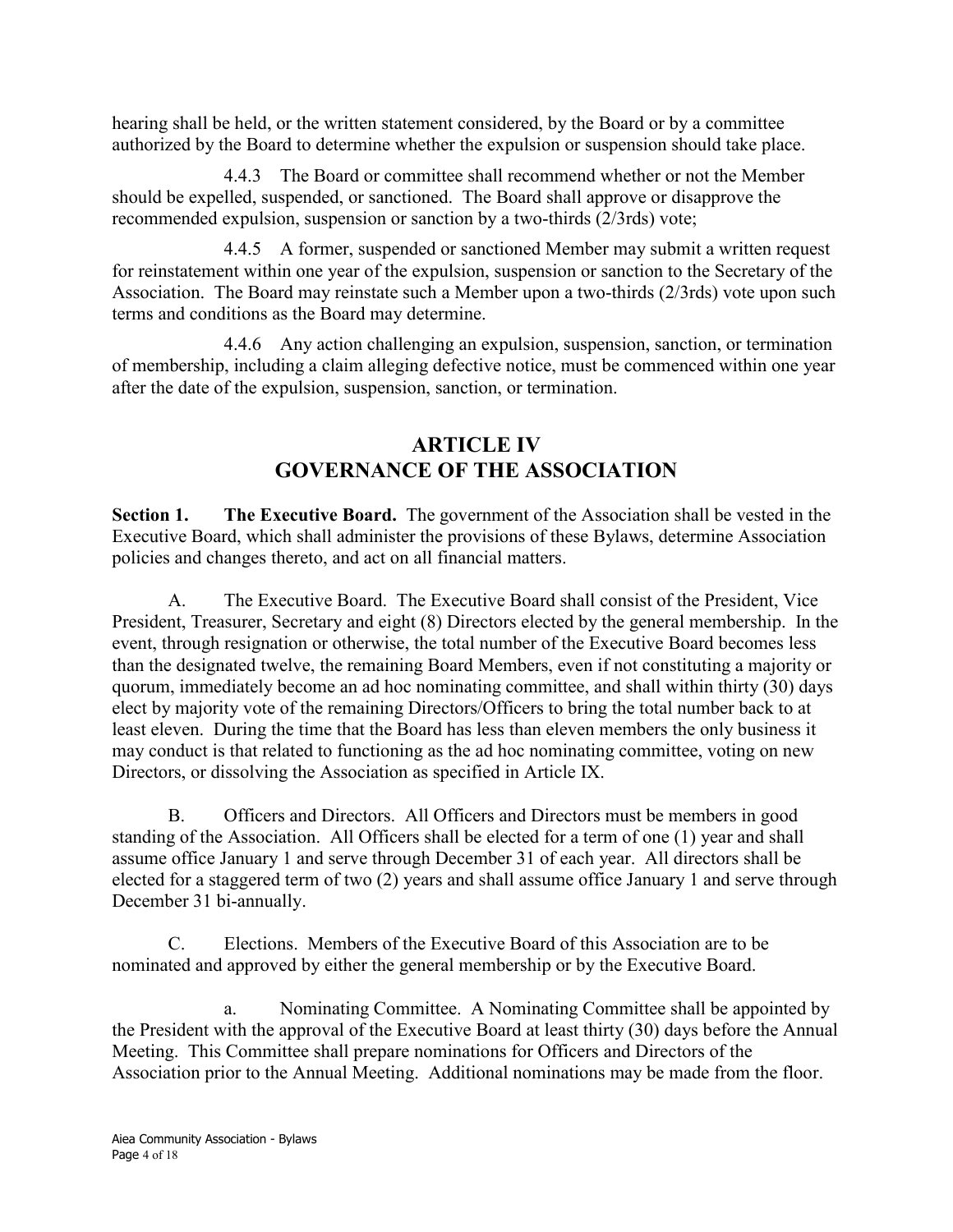b. Election Date. Elections shall be held at the Annual Membership Meeting.

C. Quorum and Meetings. The Executive Board shall meet at least four (4) times a year. A majority of the Executive Board shall constitute a quorum for the transaction of business at any meeting of the Executive Board.

D. Regardless of any other provisions of these Bylaws, at all times, at least fifty-one percent (51%) of the Association's Executive Board must be composed of person in one or more of the following categories:

1) low- and moderate-income residents of its geographic area of operation;

2) owners or senior officers of private establishments and other institutions located in and serving its geographic area of operation; or

3) representatives of low- and moderate-income neighborhood organizations located in its geographic area of operation.

E. Is not an agency or instrumentality of the City and County of Honolulu and does not permit more than one-third of the membership of its governing body to be appointed by, or to consist of, elected or other public officials or employees or officials of an ineligible entity (even though such persons may be otherwise qualified under  $\S 570.204$ )(c)(1)(iv).

# **Section 2. Duties of the Officers.**

A. President. The President shall be the principal Executive Officer of the Association. The President shall preside over all meetings of the Association and the Executive Board. The President shall, with the approval of the Executive Board, appoint all standing committee chairs. The President shall countersign all orders, warrants, and checks and perform such other duties as maybe necessary to carry out the functions of this office.

B. Vice President. The Vice President shall perform the duties of the President in the absence of the President and other duties assigned by the President or the Executive Board. In the event of the death, disability, or resignation of the President, the Vice President shall perform all the duties of the President.

- C. Secretary. The Secretary shall:
	- 1) Certify and keep at the principal office of the Association the original, or a copy, of these bylaws as amended or otherwise altered to date.
	- 2) Keep at the principal office of the Association or at such other place as the board may determine, a book of minutes of all meetings of the directors, and, if applicable, meetings of committees of directors and of members, recording therein the time and place of holding, whether regular or special, how called, how notice thereof was given, the names of those present or represented at the meeting, and the proceedings thereof.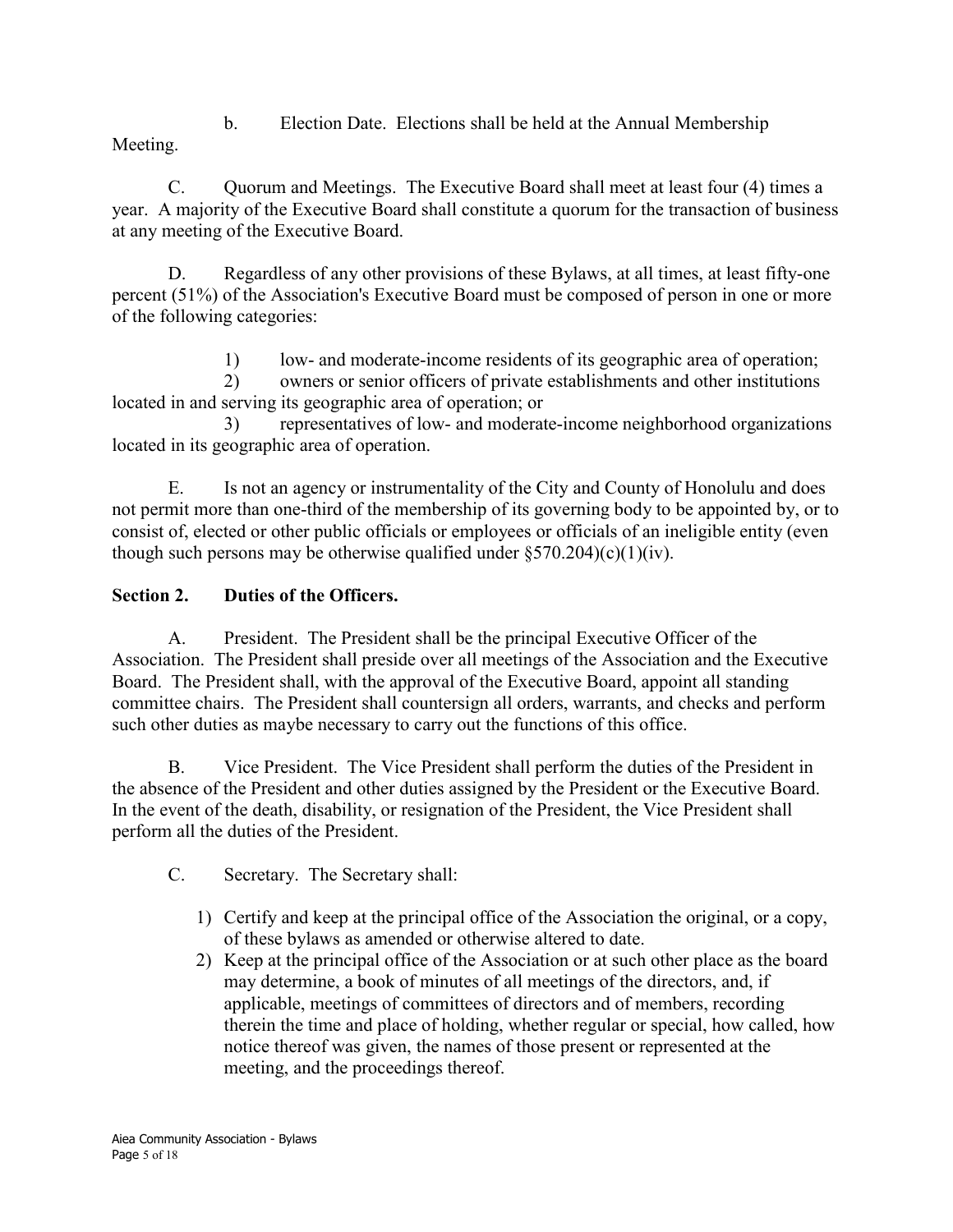- 3) See that all notices are duly given in accordance with the provisions of these bylaws or as required by law.
- 4) Be custodian of the records and of the seal of the Association and affix the seal, as authorized by law or the provisions of these bylaws, to duly executed documents of the Association.
- 5) Keep at the principal office of the Association a membership book containing the name and address of each and any members, and, in the case where any membership has been terminated, he or she shall record such fact in the membership book together with the date on which such membership ceased.
- 6) Exhibit at all reasonable times to any director of the Association, or to his or her agent or attorney, on request therefore, the bylaws, the membership book, and the minutes of the proceedings of the directors of the Association.
- 7) In general, perform all duties incident to the office of secretary and such other duties as may be required by law, by the articles of incorporation, or by these bylaws, or which may be assigned to him or her from time to time by the board of directors.
- D. Treasurer. The Treasurer shall:
	- 1) Have charge and custody of, and be responsible for, all funds and securities of the Association, and deposit all such funds in the name of the Association in such banks, trust companies, or other depositories as shall be selected by the board of directors.
	- 2) Receive, and give receipt for, monies due and payable to the Association from any source whatsoever.
	- 3) Disburse, or cause to be disbursed, the funds of the Association as may be directed by the board of directors, taking proper vouchers for such disbursements.
	- 4) Keep and maintain adequate and correct accounts of the Association's properties and business transactions, including accounts of its assets, liabilities, receipts, disbursements, gains, and losses.
	- 5) Exhibit at all reasonable times the books of account and financial records to any director of the Association, or to his or her agent or attorney, on request therefore.
	- 6) Render to the president and directors, whenever requested, an account of any or all of his or her transactions as treasurer and of the financial condition of the Association.
	- 7) Prepare, or cause to be prepared, and certify, or cause to be certified, the financial statements to be included in any required reports.
	- 8) In general, perform all duties incident to the office of treasurer and such other duties as may be required by law, by the articles of incorporation of the Association, or by these bylaws, or which may be assigned to him or her from time to time by the board of directors.

### **Section 3. Powers**

Subject to the provisions of the laws of this state and any limitations in the articles of incorporation and these bylaws relating to action required or permitted to be taken or approved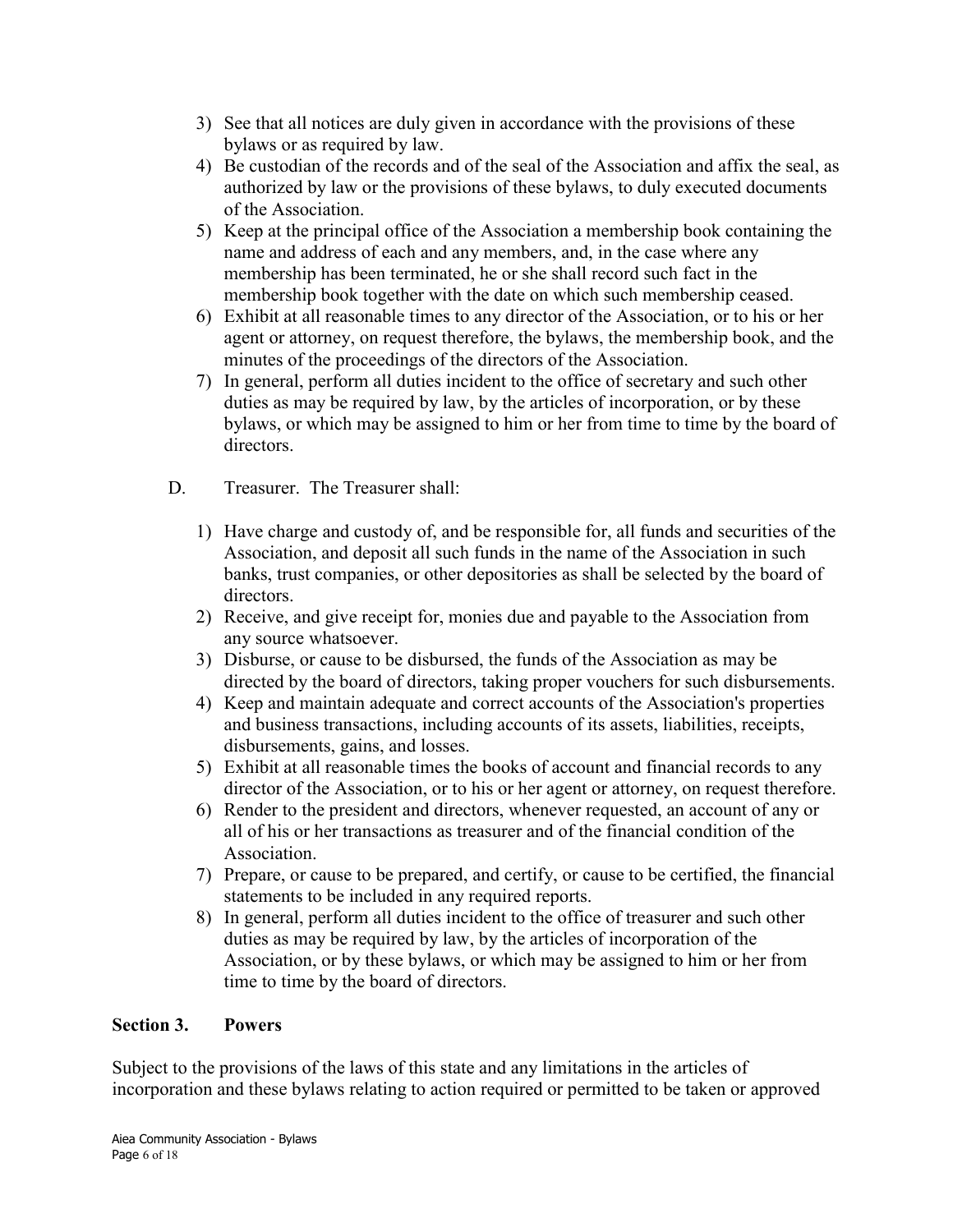by the members, if any, of this Association, the activities and affairs of this Association shall be conducted and all corporate powers shall be exercised by or under the direction of the executive board, including but not limited to, contracting for goods and services from vendors of its own choosing.

### **Section 4. Duties**

In addition to the powers and duties conferred and imposed by law or elsewhere in these bylaws, the Executive Board:

- shall exercise full power and authority to govern the affairs of the Association, except as otherwise provided in these bylaws;
- shall approve a program for the ensuing year;
- shall ensure the financial viability of the Association and safeguard its assets; and
- **n** may recommend and enact amendments to the bylaws.

## **Section 5. Compensation**

Officers and Directors shall serve without compensation except that a reasonable fee may be paid for attending regular and special meetings of the board. In addition, they shall be allowed reasonable advancement or reimbursement of expenses incurred in the performance of their duties. Any payments to directors shall be approved in advance in accordance with this Association's conflict of interest policy, as set forth in Article 9 of these bylaws.

### **Section 6. Place of Meetings**

Meetings shall be held at the principal office of the Association unless otherwise provided by the board or at such other place as may be designated from time to time by resolution of the board of directors.

### **Section 7. Regular Meetings**

Regular meetings of Executive Board shall be held at such times and places as determined by the Board. These meetings shall be open to members and members of the public. The Board may hold closed executive sessions on matters relating to employee or personnel disciplinary action, termination of a general membership, investigation and resolution of possible ethical or conflict of interest matters or any other matter upon a majority vote.

### **Section 8. Special Meetings**

Special meetings of the Executive Board may be called by the President, the vice president, the secretary, by any two directors, or, if different, by the persons specifically authorized under the laws of this state to call special meetings of the board. Such meetings shall be held at such time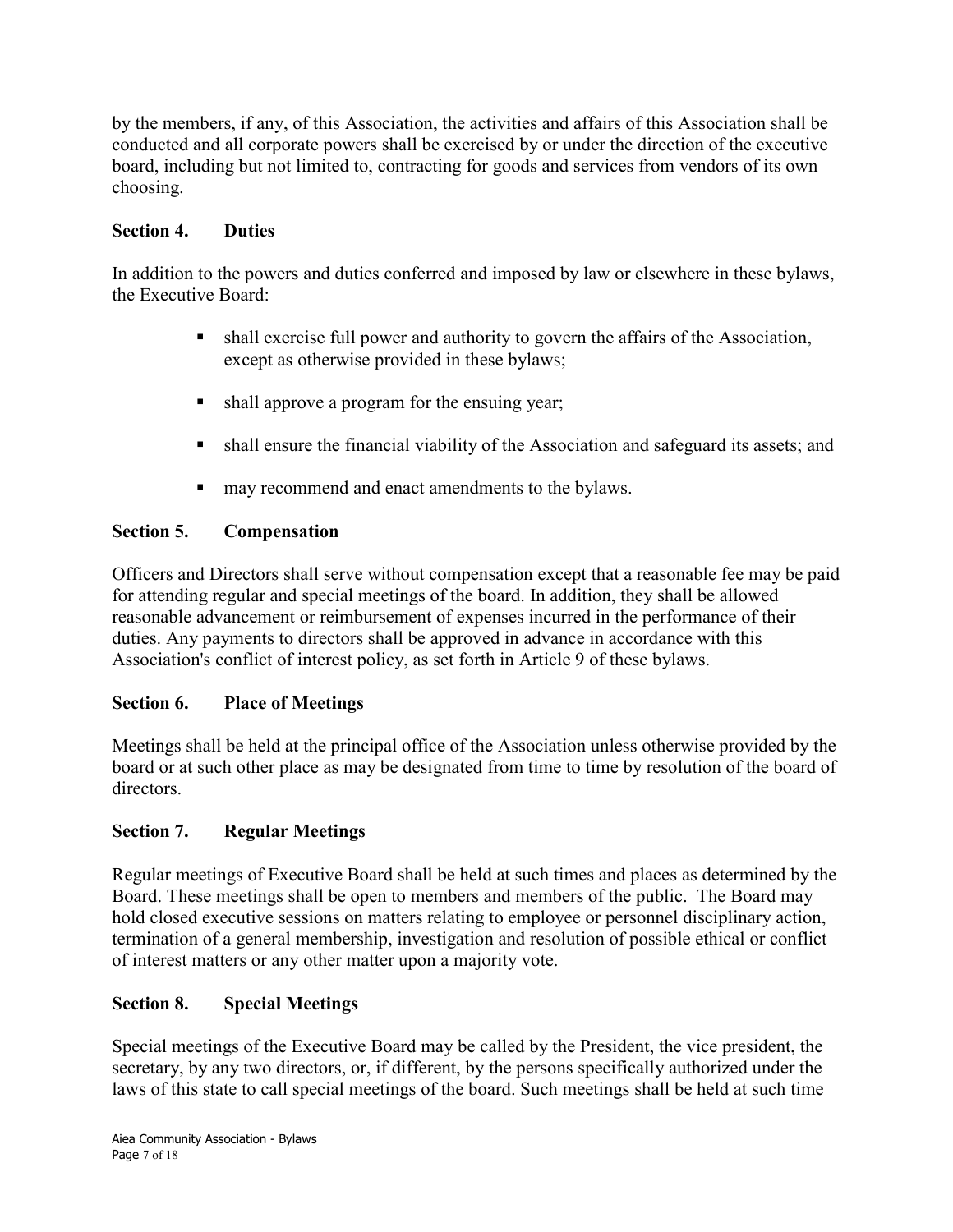and place as designated by the person or persons calling the special meeting, provided that reasonable notice of the time, place and purpose of said meeting shall be given to each director.

### **Section 9. Notice of Meetings**

Unless otherwise provided by the articles of incorporation, these bylaws, or provisions of law, the following provisions shall govern the giving of notice for meetings of the board of directors:

**a. Regular and Special Meetings.** Reasonable notice of Regular Meetings shall be given to Executive Board members. The Secretary shall maintain a roster of Executive Board Members including their current postal mailing address, their telephone numbers, and their electronic mail address. Notification of the date and time of Special Board meetings, and changes in the date or time of regularly scheduled Board meetings shall be furnished to all Board members by the Secretary. In the event of notification by postal mail, the notification is considered reasonable if such mailing is deposited in a U.S. Postal Service mailbox five (5) days prior to the special meeting or the previously scheduled meeting. If notified by electronic mail or telephone, the notification is considered reasonable if performed more than twenty-four (24) hours prior to the special or previously scheduled meeting.

**b. Waiver of Notice.** Whenever any notice of a meeting is required to be given to any director of this Association under provisions of the articles of incorporation, these bylaws, or the law of this state, a waiver of notice in writing signed by the director, whether before or after the time of the meeting, shall be equivalent to the giving of such notice.

### **Section 10. Quorum and Attendance for Meetings**

**a. Quorum.** For the purpose of meetings of the Executive Board, the majority, or one more than half, of board members shall constitute a quorum and have authority to transact all business, which may come before the meeting, except as otherwise provided under the articles of incorporation, these bylaws, or provisions of law. No business shall be considered by the Board at any meeting at which the required quorum is not present.

**b. Attendance at Meeting**: Executive Board members may participate in a meeting by actual physical presence or by means of a conference telephone or similar communications equipment allowing all persons participating in the meeting to hear each other at the same time. Participation by such means shall constitute presence in person at a meeting.

**c. Attendance Without a Meeting.** In lieu of holding a meeting, the Executive Board shall be authorized to conduct any action required or permitted to be taken by the Board may be taken without a meeting if a supermajority (2/3rds) of the members of the Board consent in writing to the adoption of a resolution authorizing the action. Advance notice of such action in lieu of meeting shall be conducted in accordance with Section 10, *infra*. "Consent in Writing" to an action shall also include electronic communications (email) so long as: (1) all Board of Directors are included in the circulated emails to avoid private discussions;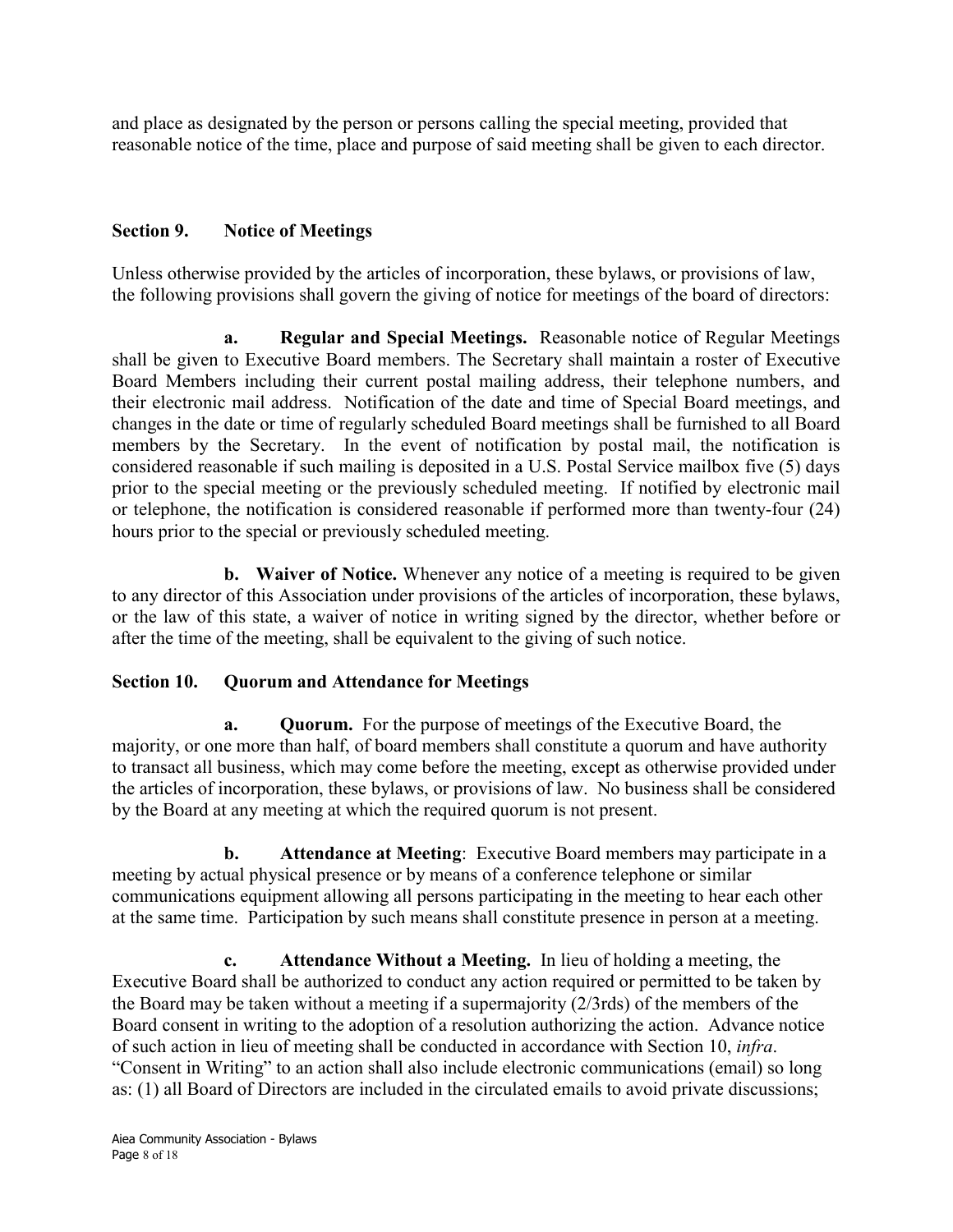and (2) such email discussions/chains are provided to any Donor Members or members of general public who wish to participate.

## **Section 11. Majority Action as Board Action**

Every act or decision done or made by a majority of the directors present at a meeting duly held at which a quorum is present is the act of the board of directors, unless the articles of incorporation, these bylaws, or provisions of law require a greater percentage or different voting rules for approval of a matter by the board.

# **Section 12. Conduct of Meetings**

Meetings of the Executive Board shall be presided over by the President of the Board, or, in his or her absence, by the Vice President of the Association, or in the absence of each of these persons, by a *pro tem* chairperson chosen by a majority of the directors present at the meeting. The secretary of the Association shall act as secretary of all meetings of the board, provided that, in his or her absence, the presiding officer shall appoint another person to act as secretary of the meeting. Meetings shall be governed by such procedures as may be approved from time to time by the board of directors, insofar as such rules are not inconsistent with or in conflict with the articles of incorporation, these bylaws, or with provisions of law.

## **Section 13. Vacancies**

Any director may resign effective upon giving written notice to the President, the secretary, or the board of directors, unless the notice specifies a later time for the effectiveness of such resignation.

A Director may be removed *with cause* by a majority vote of the Executive Board of the Association. A Director may be removed *without cause* by a two-thirds vote of the remaining Board of Directors provided there is a quorum of Directors at the meeting at which such actions is taken. Any officer or Director who has more than three (3) unexcused absences from meetings may be removed by the Board upon a majority vote of the Directors.

Unless otherwise prohibited by the articles of incorporation, these bylaws, or provisions of law, the President with approval of the board of directors may fill vacancies on the board. If the number of directors then in office is less than a quorum, a vacancy on the board may be filled by approval of a majority of the directors then in office or by a sole remaining director. A person elected to fill a vacancy on the board shall hold office until the next election of the board of directors or until his or her death, resignation, or removal from office.

## **Section 14. Nonliability of Directors**

The directors shall not be personally liable for the debts, liabilities, or other obligations of the Association. No Director shall be personally liable to the Association or its members or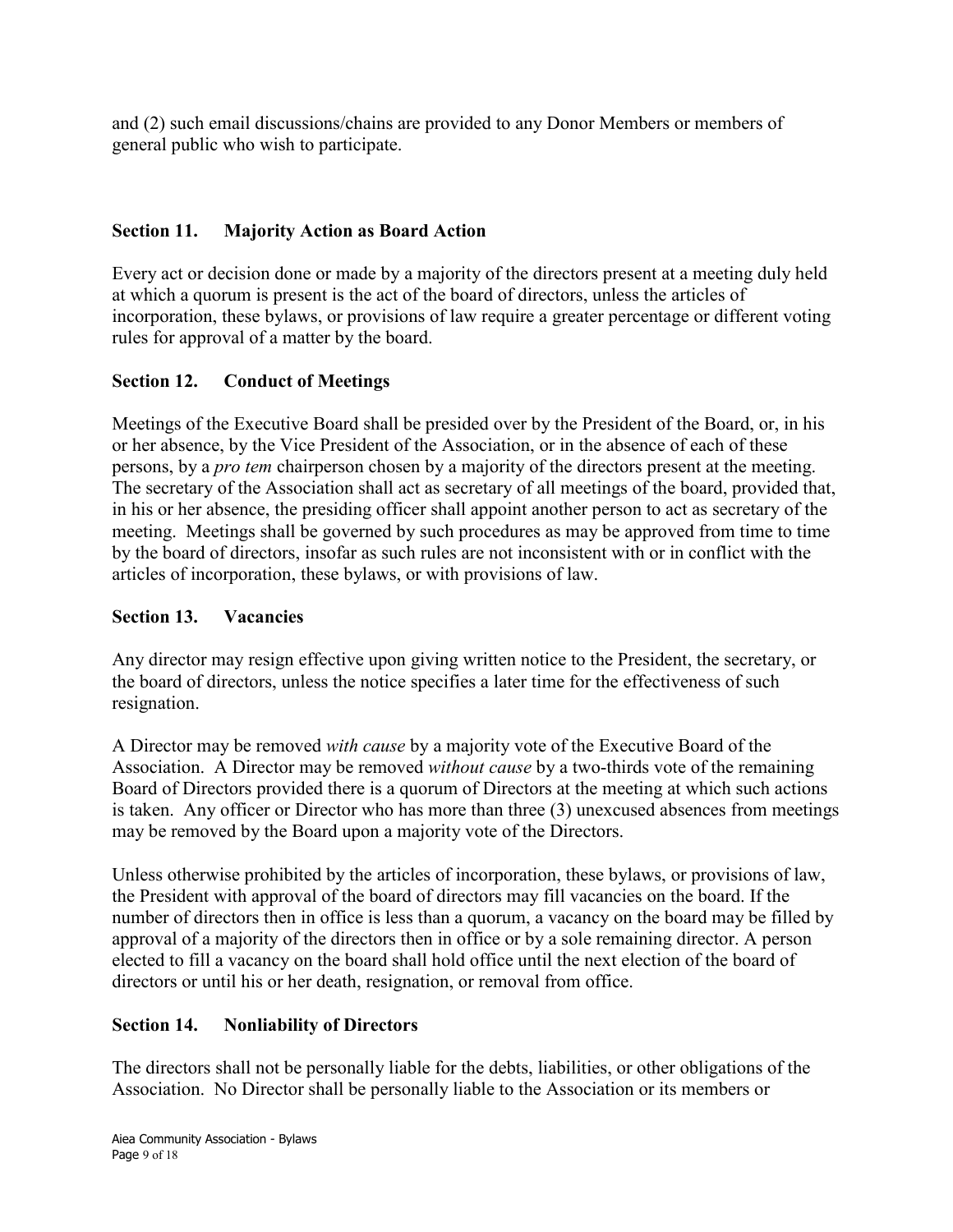employees for monetary damages for a breach of the volunteer Director's fiduciary duties, with exceptions for: (a) acts of omission not in good faith which involve intentional misconduct or a willful, intentional or knowing violation of the law; (b) a transaction from which the Director received an improper benefit; and/or (c) acts of omission which are grossly negligent

# **Article 5 Committees**

#### **Section 1. Standing Committees.**

There shall be the following Standing Committees of the Association: Education, Social, Economic Development, Urban Planning & Design, Membership, Elections, and Community Concerns.

#### **Section 2. Chairs.**

Chairs of the respective Committees shall be appointed by the President with the approval of the Executive Board

### **Section 3. Special Committees.**

Special Committees and their respective Chairs may be appointed by President, with the approval of the Executive Board.

### **Section 4. Meetings and Action of Committees**

Meetings and action of committees shall be governed by, noticed, held, and taken in accordance with the provisions of these bylaws concerning meetings of the Executive Board, with such changes in the context of such bylaw provisions as are necessary to substitute the committee and its members for the board of directors and its members, except that the time for regular and special meetings of committees may be fixed by resolution of the board of directors or by the committee. The Executive Board of directors may also adopt rules and regulations pertaining to the conduct of meetings of committees to the extent that such rules and regulations are not inconsistent with the provisions of these bylaws.

# **Article 6 Execution of Instruments, Deposits, and Funds**

#### **Section 1. Execution of Instruments**

The Executive Board, except as otherwise provided in these bylaws, may by resolution authorize any officer or agent of the Association to enter into any contract or execute and deliver any instrument in the name of and on behalf of the Association, and such authority may be general or confined to specific instances. In absence of any specific resolution or unless specified herein in these Bylaws, the President shall be the only officer, agent, or employee vested with any power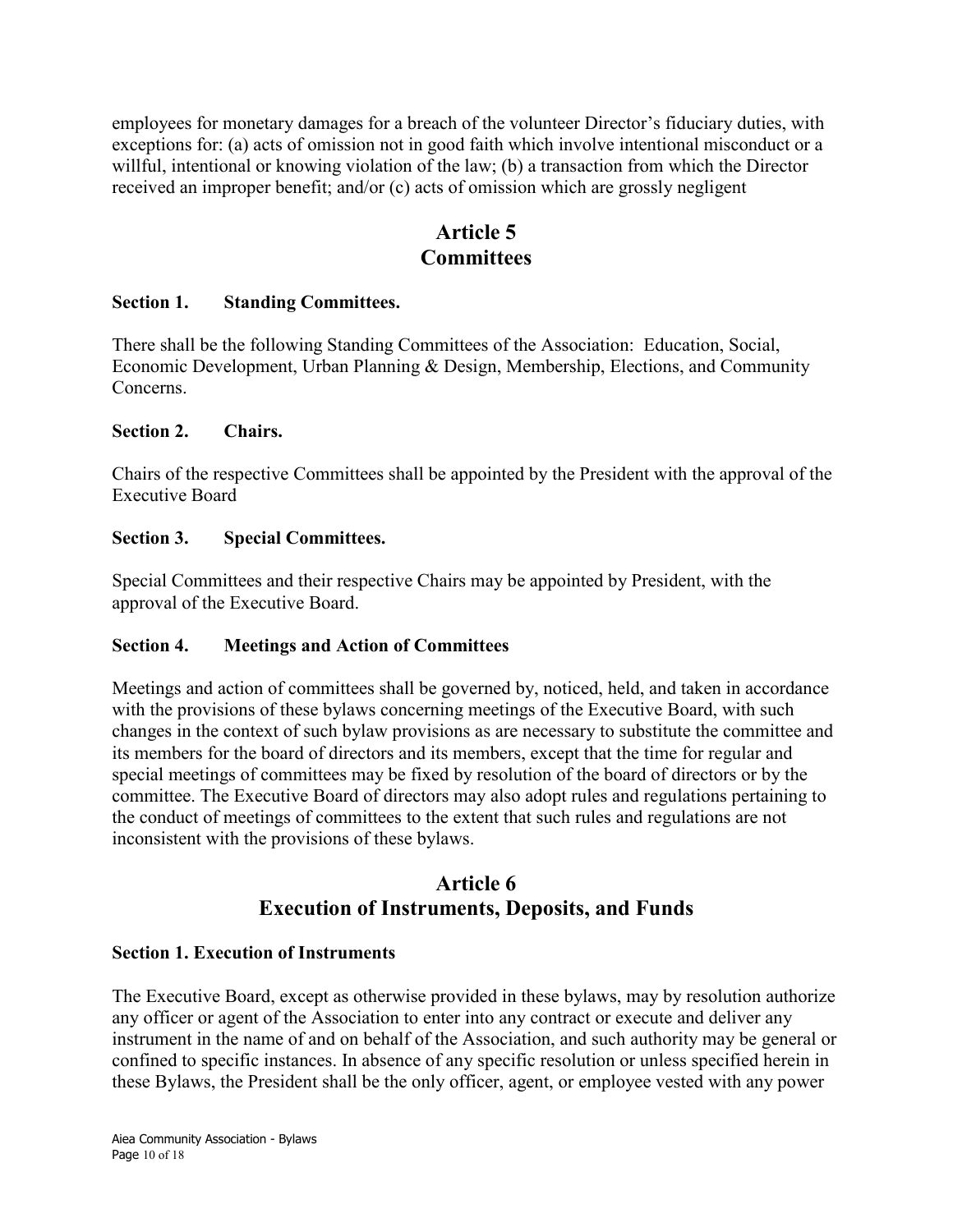or authority to bind the Association by any contract or engagement or to pledge its credit or to render it liable monetarily for any purpose or in any amount.

### **Section 2. Checks and Notes**

All checks or demands for money, drafts or other orders for payment of monies and all notes, bonds or other evidence of indebtedness issued in the name of the Association shall be executed and will be proper only in accordance with the following:

- a. For an aggregate transaction amount of \$150.00 of less, one signature;
- b. For any amount in the aggregate more than \$150.00, two signatures;

by the Chair and/or the Treasurer. In absence of the Treasurer, the Executive Director may sign. In absence of the President, the Vice-President may sign. By resolution, the Board of Directors may deviate from this policy, provided that it shall specifically identify the nature of the transaction so authorized.

The Executive Board may also authorize the use of credit and/or debit cards for transactions by Directors, Officers and/or employees, as provided for through an approved resolution and/or policy.

### **Section 3. Deposits**

All funds of the Association shall be deposited from time to time to the credit of the Association in such banks, trust companies, or other depositories as the board of directors may select.

## **Section 4. Gifts**

The Executive Board may accept on behalf of the Association any contribution, gift, bequest, or devise for the nonprofit purposes of this Association.

# **Article 7 Corporate Records, Reports, and Seal**

### **Section 1. Maintenance of Corporate Records**

The Association shall keep at its principal office:

- a. Minutes of all meetings of directors, committees of the board, and, if this Association has members, of all meetings of members, indicating the time and place of holding such meetings, whether regular or special, how called, the notice given, and the names of those present and the proceedings thereof;
- b. Adequate and correct books and records of account, including accounts of its properties and business transactions and accounts of its assets, liabilities, receipts, disbursements, gains, and losses;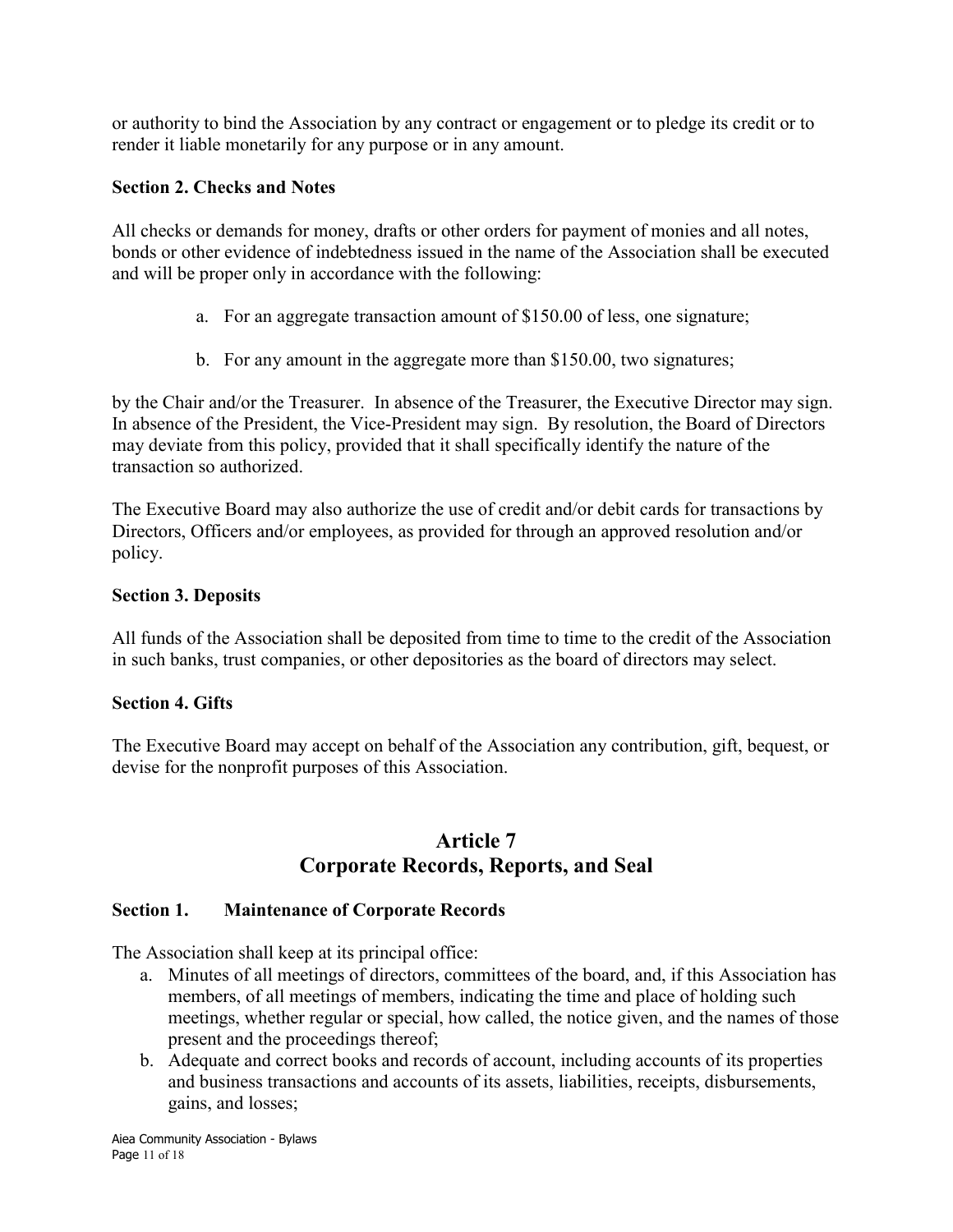- c. A record of its members, if any, indicating their names and addresses and, if applicable, the class of membership held by each member and the termination date of any membership;
- d. A copy of the Association's articles of incorporation and bylaws as amended to date, which shall be open to inspection by the members, if any, of the Association at all reasonable times during office hours.

### **Section 2. Corporate Seal**

The board of directors may adopt, use, and at will alter, a corporate seal. Such seal shall be kept at the principal office of the Association. Failure to affix the seal to corporate instruments, however, shall not affect the validity of any such instrument.

### **Section 3. Directors' Inspection Rights**

Every director shall have the absolute right at any reasonable time to inspect and copy all books, records, and documents of every kind and to inspect the physical properties of the Association, and shall have such other rights to inspect the books, records, and properties of this Association as may be required under the articles of incorporation, other provisions of these bylaws, and provisions of law.

### **Section 4. Right to Copy and Make Extracts**

Any inspection under the provisions of this article may be made in person or by agent or attorney and the right to inspection shall include the right to copy and make extracts.

## **Section 5. Periodic Report**

The board shall cause any annual or periodic report required under law to be prepared and delivered to an office of this state or to the members, if any, of this Association, to be so prepared and delivered within the time limits set by law.

# **Article 8 IRC 501(c)(3) Tax Exemption Provisions**

### **Section 1. Limitations on Activities**

No substantial part of the activities of this Association shall be the carrying on of propaganda, or otherwise attempting to influence legislation (except as otherwise provided by Section 501(h) of the Internal Revenue Code), and this Association shall not participate in, or intervene in (including the publishing or distribution of statements), any political campaign on behalf of, or in opposition to, any candidate for public office.

Notwithstanding any other provisions of these bylaws, this Association shall not carry on any activities not permitted to be carried on (a) by an Association exempt from federal income tax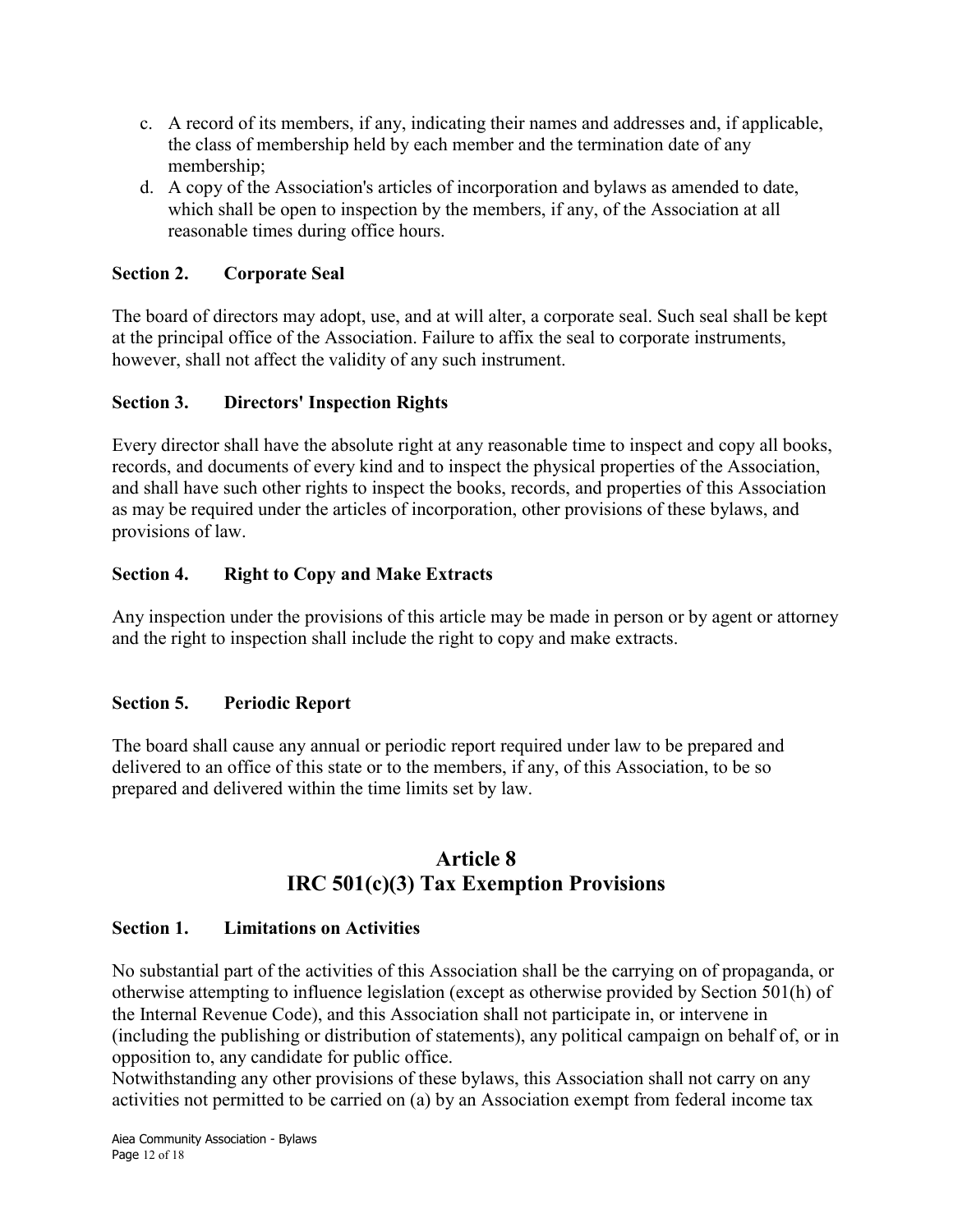under Section  $501(c)(3)$  of the Internal Revenue Code, or (b) by an Association, contributions to which are deductible under Section  $170(c)(2)$  of the Internal Revenue Code.

### **Section 2. Prohibition Against Private Inurement**

No part of the net earnings of this Association shall inure to the benefit of, or be distributable to, its members, directors or trustees, officers, or other private persons, except that the Association shall be authorized and empowered to pay reasonable compensation for services rendered and to make payments and distributions in furtherance of the purposes of this Association.

### **Section 3. Distribution of Assets**

Upon the dissolution of this Association, its assets remaining after payment, or provision for payment, of all debts and liabilities of this Association, shall be distributed for one or more exempt purposes within the meaning of Section 501(c)(3) of the Internal Revenue Code or shall be distributed to the federal government, or to a state or local government, for a public purpose. Such distribution shall be made in accordance with all applicable provisions of the laws of this state.

# **Article 9 Conflict of Interest and Compensation Approval Policies**

### **Section 1. Purpose of Conflict of Interest Policy**

The purpose of this conflict of interest policy is to protect this tax-exempt Association's interest when it is contemplating entering into a transaction or arrangement that might benefit the private interest of an officer or director of the Association or any "disqualified person" as defined in Section 4958(f)(1) of the Internal Revenue Code and as amplified by Section 53.4958-3 of the IRS Regulations and which might result in a possible "excess benefit transaction" as defined in Section 4958(c)(1)(A) of the Internal Revenue Code and as amplified by Section 53.4958 of the IRS Regulations. This policy is intended to supplement but not replace any applicable state and federal laws governing conflict of interest applicable to nonprofit and charitable organizations.

### **Section 2. Definitions**

- **a. Interested Person.** Any director, principal officer, member of a committee with governing board delegated powers, or any other person who is a "disqualified person" as defined in Section 4958(f)(1) of the Internal Revenue Code and as amplified by Section 53.4958-3 of the IRS Regulations, who has a direct or indirect financial interest, as defined below, is an interested person.
- **b. Financial Interest.** A person has a financial interest if the person has, directly or indirectly, through business, investment, or family:
	- 1. An ownership or investment interest in any entity with which the Association has a transaction or arrangement;
	- 2. A compensation arrangement with the Association or with any entity or individual with which the Association has a transaction or arrangement; or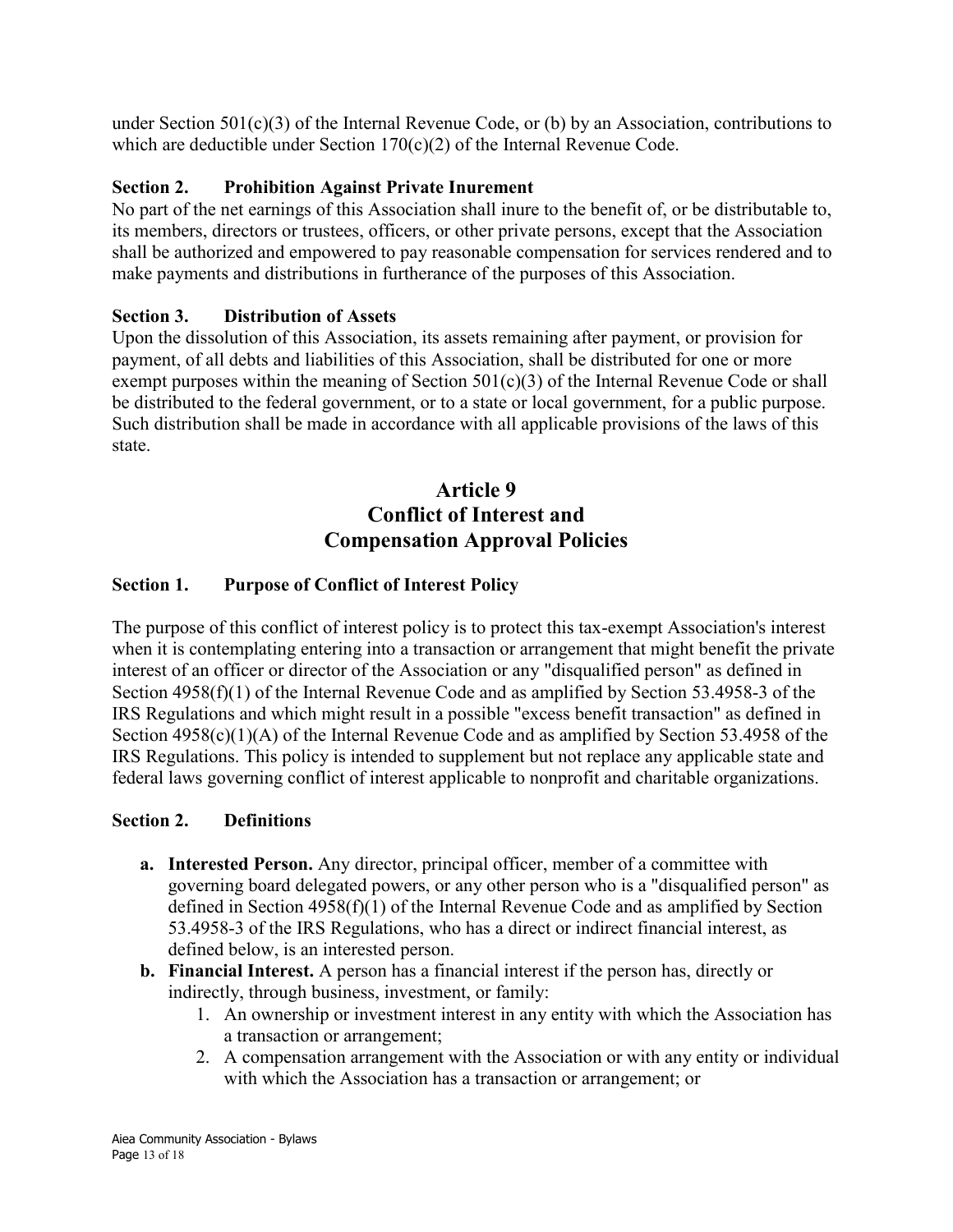3. A potential ownership or investment interest in, or compensation arrangement with, any entity or individual with which the Association is negotiating a transaction or arrangement.

Compensation includes direct and indirect remuneration as well as gifts or favors that are not insubstantial.

A financial interest is not necessarily a conflict of interest. Under Section 3, paragraph B, a person who has a financial interest may have a conflict of interest only if the appropriate governing board or committee decides that a conflict of interest exists.

### **Section 3. Conflict of Interest Avoidance Procedures**

- **a. Duty to Disclose.** In connection with any actual or possible conflict of interest, an interested person must disclose the existence of the financial interest and be given the opportunity to disclose all material facts to the directors and members of committees with governing board delegated powers considering the proposed transaction or arrangement.
- **b. Determining Whether a Conflict of Interest Exists.** After disclosure of the financial interest and all material facts, and after any discussion with the interested person, he/she shall leave the governing board or committee meeting while the determination of a conflict of interest is discussed and voted upon. The remaining board or committee members shall decide if a conflict of interest exists.
- **c. Procedures for Addressing the Conflict of Interest.** An interested person may make a presentation at the governing board or committee meeting, but after the presentation, he/she shall leave the meeting during the discussion of, and the vote on, the transaction or arrangement involving the possible conflict of interest.

The chairperson of the governing board or committee shall, if appropriate, appoint a disinterested person or committee to investigate alternatives to the proposed transaction or arrangement.

After exercising due diligence, the governing board or committee shall determine whether the Association can obtain with reasonable efforts a more advantageous transaction or arrangement from a person or entity that would not give rise to a conflict of interest.

If a more advantageous transaction or arrangement is not reasonably possible under circumstances not producing a conflict of interest, the governing board or committee shall determine by a majority vote of the disinterested directors whether the transaction or arrangement is in the Association's best interest, for its own benefit, and whether it is fair and reasonable. In conformity with the above determination, it shall make its decision as to whether to enter into the transaction or arrangement.

**d. Violations of the Conflicts of Interest Policy.** If the governing board or committee has reasonable cause to believe a member has failed to disclose actual or possible conflicts of interest, it shall inform the member of the basis for such belief and afford the member an opportunity to explain the alleged failure to disclose.

If, after hearing the member's response and after making further investigation as warranted by the circumstances, the governing board or committee determines the member has failed to disclose an actual or possible conflict of interest, it shall take appropriate disciplinary and corrective action.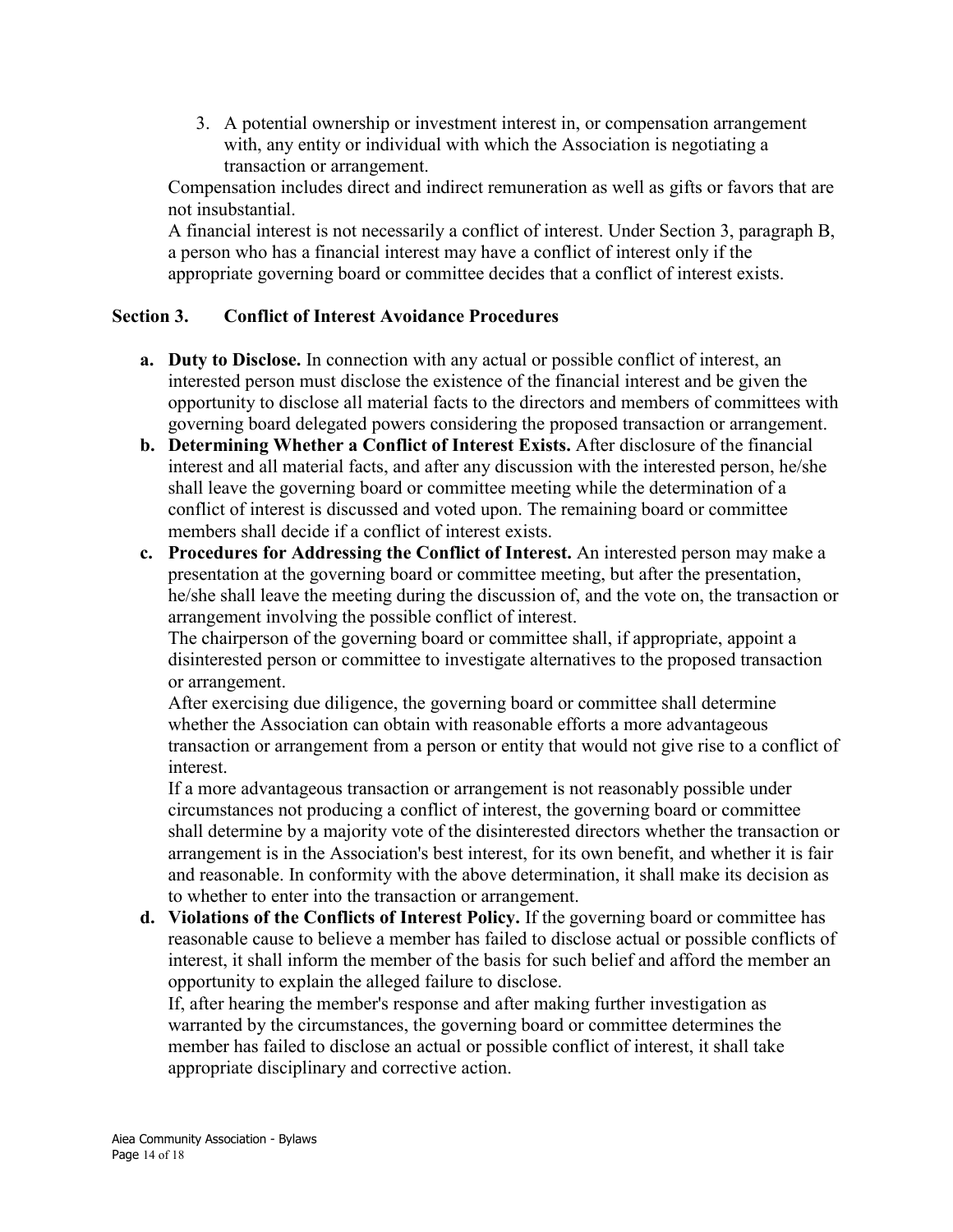### **Section 4. Records of Board and Board Committee Proceedings**

The minutes of meetings of the governing board and all committees with board delegated powers shall contain:

- a. The names of the persons who disclosed or otherwise were found to have a financial interest in connection with an actual or possible conflict of interest, the nature of the financial interest, any action taken to determine whether a conflict of interest was present, and the governing board's or committee's decision as to whether a conflict of interest in fact existed.
- b. The names of the persons who were present for discussions and votes relating to the transaction or arrangement, the content of the discussion, including any alternatives to the proposed transaction or arrangement, and a record of any votes taken in connection with the proceedings.

## **Section 5. Compensation Approval Policies**

A voting member of the governing board who receives compensation, directly or indirectly, from the Association for services is precluded from voting on matters pertaining to that member's compensation.

A voting member of any committee whose jurisdiction includes compensation matters and who receives compensation, directly or indirectly, from the Association for services is precluded from voting on matters pertaining to that member's compensation.

No voting member of the governing board or any committee whose jurisdiction includes compensation matters and who receives compensation, directly or indirectly, from the Association, either individually or collectively, is prohibited from providing information to any committee regarding compensation.

When approving compensation for directors, officers and employees, contractors, and any other compensation contract or arrangement, in addition to complying with the conflict of interest requirements and policies contained in the preceding and following sections of this article as well as the preceding paragraphs of this section of this article, the board or a duly constituted compensation committee of the board shall also comply with the following additional requirements and procedures:

- a. the terms of compensation shall be approved by the board or compensation committee prior to the first payment of compensation;
- b. all members of the board or compensation committee who approve compensation arrangements must not have a conflict of interest with respect to the compensation arrangement as specified in IRS Regulation Section 53.4958-6(c)(iii), which generally requires that each board member or committee member approving a compensation arrangement between this organization and a "disqualified person" (as defined in Section 4958(f)(1) of the Internal Revenue Code and as amplified by Section 53.4958-3 of the IRS Regulations):
	- 1. is not the person who is the subject of the compensation arrangement, or a family member of such person;
	- 2. is not in an employment relationship subject to the direction or control of the person who is the subject of the compensation arrangement;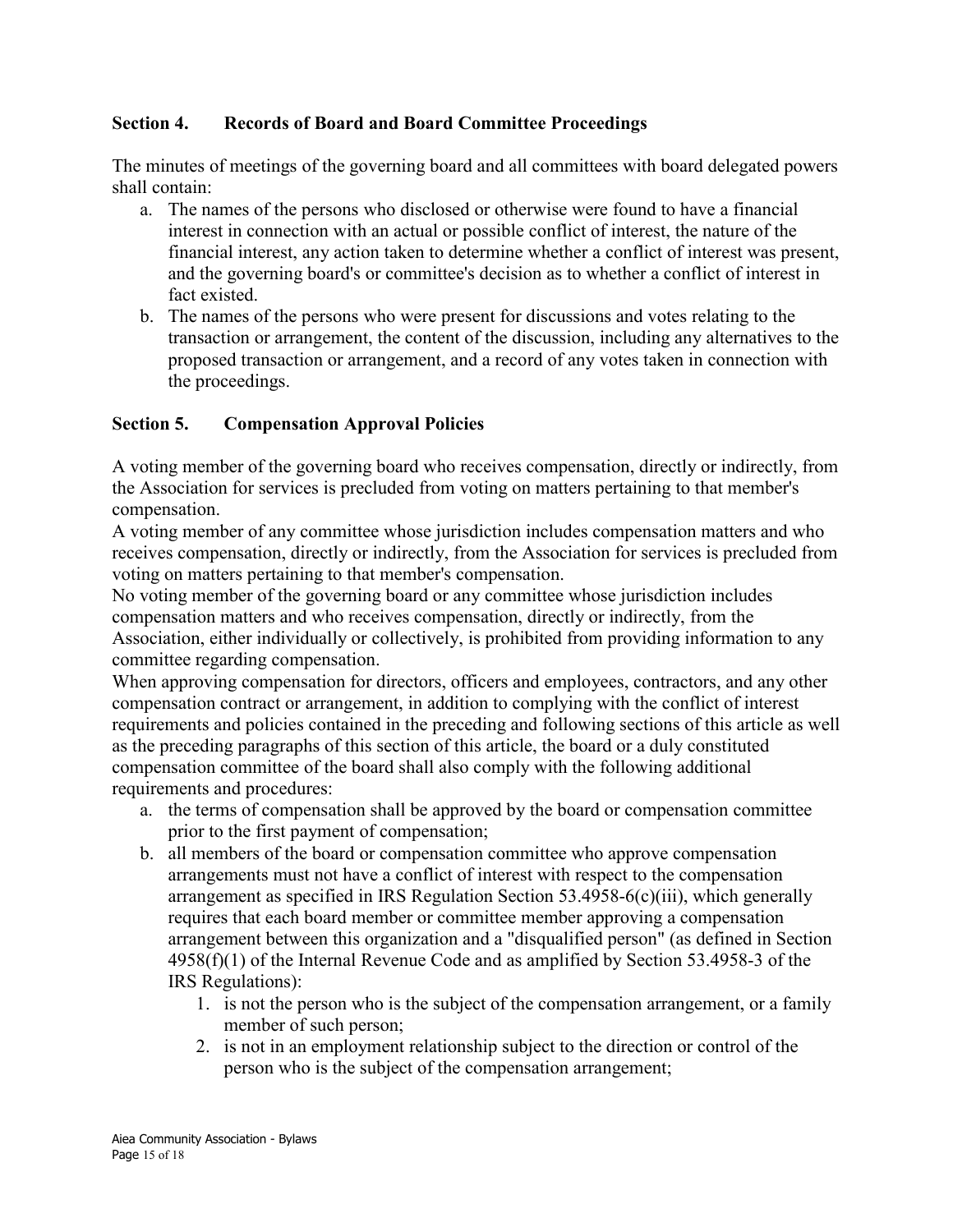- 3. does not receive compensation or other payments subject to approval by the person who is the subject of the compensation arrangement;
- 4. has no material financial interest affected by the compensation arrangement; and
- 5. does not approve a transaction providing economic benefits to the person who is the subject of the compensation arrangement, who in turn has approved or will approve a transaction providing benefits to the board or committee member.
- c. the board or compensation committee shall obtain and rely upon appropriate data as to comparability prior to approving the terms of compensation. Appropriate data may include the following:
	- 1. compensation levels paid by similarly situated organizations, both taxable and tax-exempt, for functionally comparable positions. "Similarly situated" organizations are those of a similar size, purpose, and with similar resources;
	- 2. the availability of similar services in the geographic area of this organization;
	- 3. current compensation surveys compiled by independent firms;
	- 4. actual written offers from similar institutions competing for the services of the person who is the subject of the compensation arrangement;

As allowed by IRS Regulation 4958-6, if this organization has average annual gross receipts (including contributions) for its three prior tax years of less than \$1 million, the board or compensation committee will have obtained and relied upon appropriate data as to comparability if it obtains and relies upon data on compensation paid by three comparable organizations in the same or similar communities for similar services.

- d. the terms of compensation and the basis for approving them shall be recorded in written minutes of the meeting of the board or compensation committee that approved the compensation. Such documentation shall include:
	- 1. the terms of the compensation arrangement and the date it was approved;
	- 2. the members of the board or compensation committee who were present during debate on the transaction, those who voted on it, and the votes cast by each board or committee member;
	- 3. the comparability data obtained and relied upon and how the data was obtained;
	- 4. If the board or compensation committee determines that reasonable compensation for a specific position in this organization or for providing services under any other compensation arrangement with this organization is higher or lower than the range of comparability data obtained, the board or committee shall record in the minutes of the meeting the basis for its determination;
	- 5. If the board or committee makes adjustments to comparability data due to geographic area or other specific conditions, these adjustments and the reasons for them shall be recorded in the minutes of the board or committee meeting;
	- 6. any actions taken with respect to determining if a board or committee member had a conflict of interest with respect to the compensation arrangement, and if so, actions taken to make sure the member with the conflict of interest did not affect or participate in the approval of the transaction (for example, a notation in the records that after a finding of conflict of interest by a member, the member with the conflict of interest was asked to, and did, leave the meeting prior to a discussion of the compensation arrangement and a taking of the votes to approve the arrangement);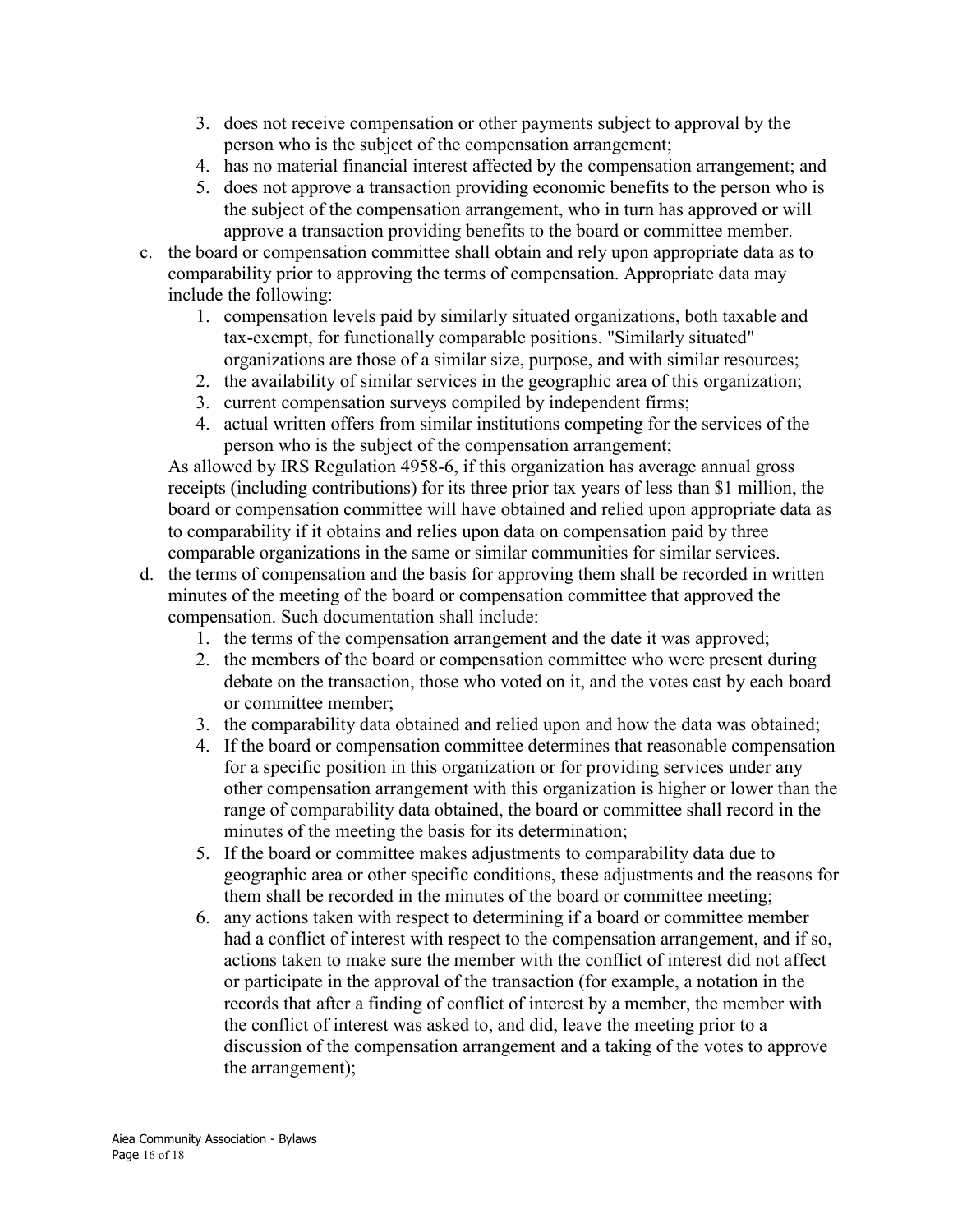7. The minutes of board or committee meetings at which compensation arrangements are approved must be prepared before the later of the date of the next board or committee meeting or 60 days after the final actions of the board or committee are taken with respect to the approval of the compensation arrangements. The minutes must be reviewed and approved by the board and committee as reasonable, accurate, and complete within a reasonable period thereafter, normally prior to or at the next board or committee meeting following final action on the arrangement by the board or committee.

#### **Section 6. Annual Statements**

Each director, principal officer, and member of a committee with governing board-delegated powers shall annually sign a statement, which affirms such person:

- a. has received a copy of the conflicts of interest policy;
- b. has read and understands the policy;
- c. has agreed to comply with the policy; and
- d. understands the Association is charitable and in order to maintain its federal tax exemption it must engage primarily in activities, which accomplish one or more of its tax-exempt purposes.

### **Section 7. Periodic Reviews**

To ensure the Association operates in a manner consistent with charitable purposes and does not engage in activities that could jeopardize its tax-exempt status, periodic reviews may be conducted. The periodic reviews shall, at a minimum, include the following subjects:

- a. Whether compensation arrangements and benefits are reasonable, based on competent survey information, and the result of arm's-length bargaining.
- b. Whether partnerships, joint ventures, and arrangements with management organizations conform to the Association's written policies, are properly recorded, reflect reasonable investment or payments for goods and services, further charitable purposes, and do not result in inurement, impermissible private benefit, or in an excess benefit transaction.

### **Section 8. Use of Outside Experts**

When conducting the periodic reviews as provided for in Section 7, the Association may, but need not, use outside advisors. If outside experts are used, their use shall not relieve the governing board of its responsibility for ensuring periodic reviews are conducted.

# **Article 10 Amendment of Bylaws**

#### **Section 1. Amendment**

Subject to the power of the members, if any, of this Association to adopt, amend, or repeal the bylaws of this Association and except as may otherwise be specified under provisions of law, these bylaws, or any of them, may be altered, amended, or repealed and new bylaws adopted by approval of the board of directors.